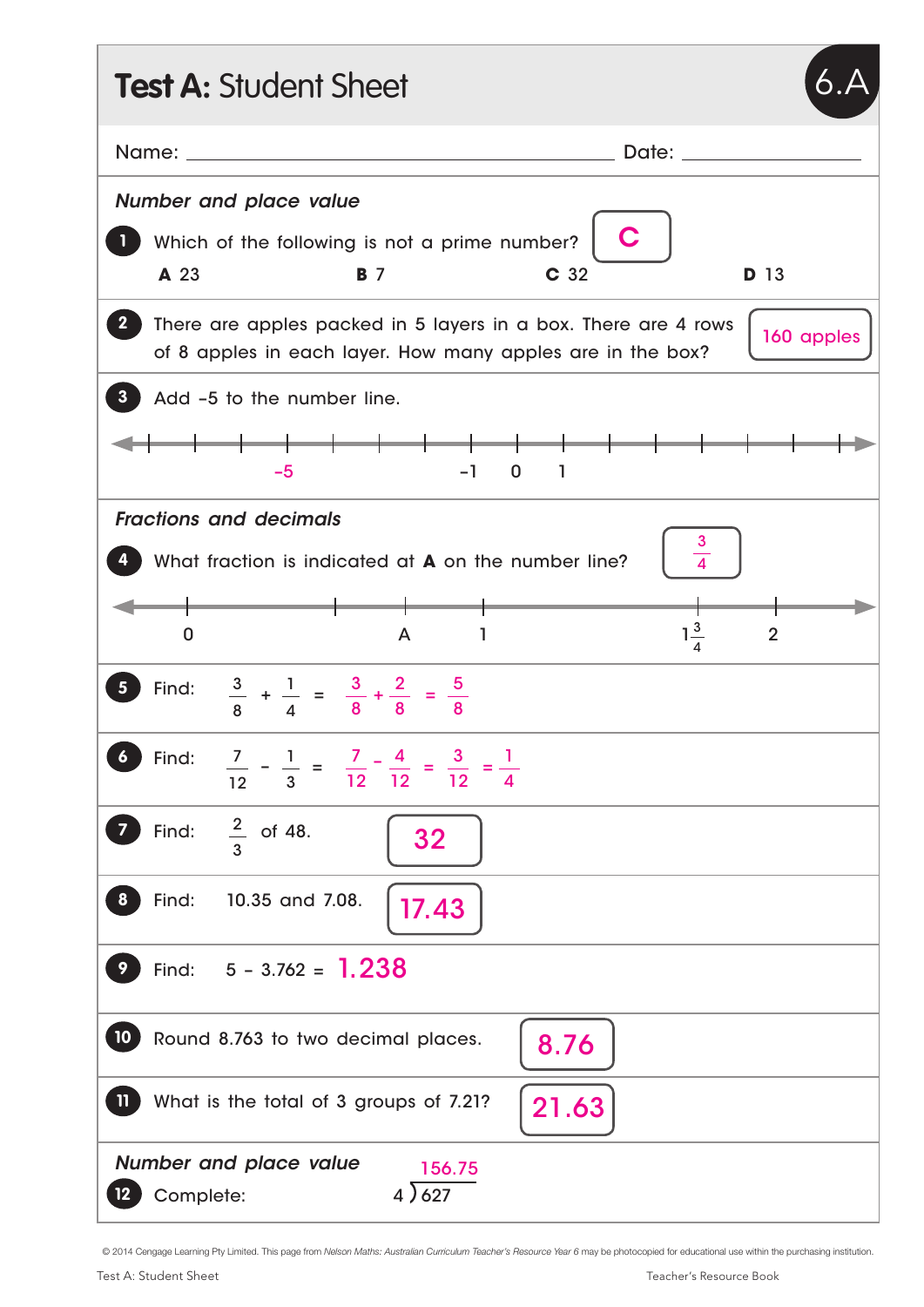|                               | <b>Test A: Student Sheet</b>                                                                                                                                                                                                 |                   |            |          |  |
|-------------------------------|------------------------------------------------------------------------------------------------------------------------------------------------------------------------------------------------------------------------------|-------------------|------------|----------|--|
| <b>Fractions and decimals</b> |                                                                                                                                                                                                                              |                   |            |          |  |
| 13                            | $4.076 \times 100 =$                                                                                                                                                                                                         |                   |            |          |  |
|                               | A 0.476                                                                                                                                                                                                                      | <b>B</b> 40.76    | C 407.6    | D 4076   |  |
| 14                            | $91.423 \div 1000 =$                                                                                                                                                                                                         |                   |            |          |  |
|                               | A 914.23                                                                                                                                                                                                                     | <b>B</b> 0.091423 | $C$ 0.9143 | D 9.1423 |  |
| 15 <sub>15</sub>              | 41 thousandths $=$                                                                                                                                                                                                           |                   |            |          |  |
|                               | A 0.001                                                                                                                                                                                                                      | <b>B</b> 0.041    | $C$ 0.41   | D 41000  |  |
| 16                            | The shaded part of<br>the grid represents:<br>$\frac{1}{5}$<br>A<br>$\begin{array}{c}\n\overline{)2} \\ \hline\n5\n\end{array}$<br>$\frac{6}{100}$<br>C<br>$D \frac{40}{ }$<br>100<br><b>Money and financial mathematics</b> |                   |            |          |  |
|                               | The sale price of a book is \$15, at 25% off.<br>\$20<br>What was the original price of the book?                                                                                                                            |                   |            |          |  |
| Patterns and algebra          |                                                                                                                                                                                                                              |                   |            |          |  |
| 18                            | 3<br>$(8 \times$<br>$+ 1 = 5 \times 5$<br>Find the value of the missing number.                                                                                                                                              |                   |            |          |  |
| 19 <sup>°</sup>               | <b>Using units of measurement</b><br>5 <sub>m</sub><br>What is the perimeter of the<br>4 <sub>m</sub><br>1200 cm<br>triangle in centimetres (cm)?<br>3 <sub>m</sub>                                                          |                   |            |          |  |
| <b>20</b>                     | The area of a triangle is 30 cm <sup>2</sup> .<br>The base of the triangle is 10cm.<br>6 <sub>cm</sub><br>What is the height of the triangle?                                                                                |                   |            |          |  |